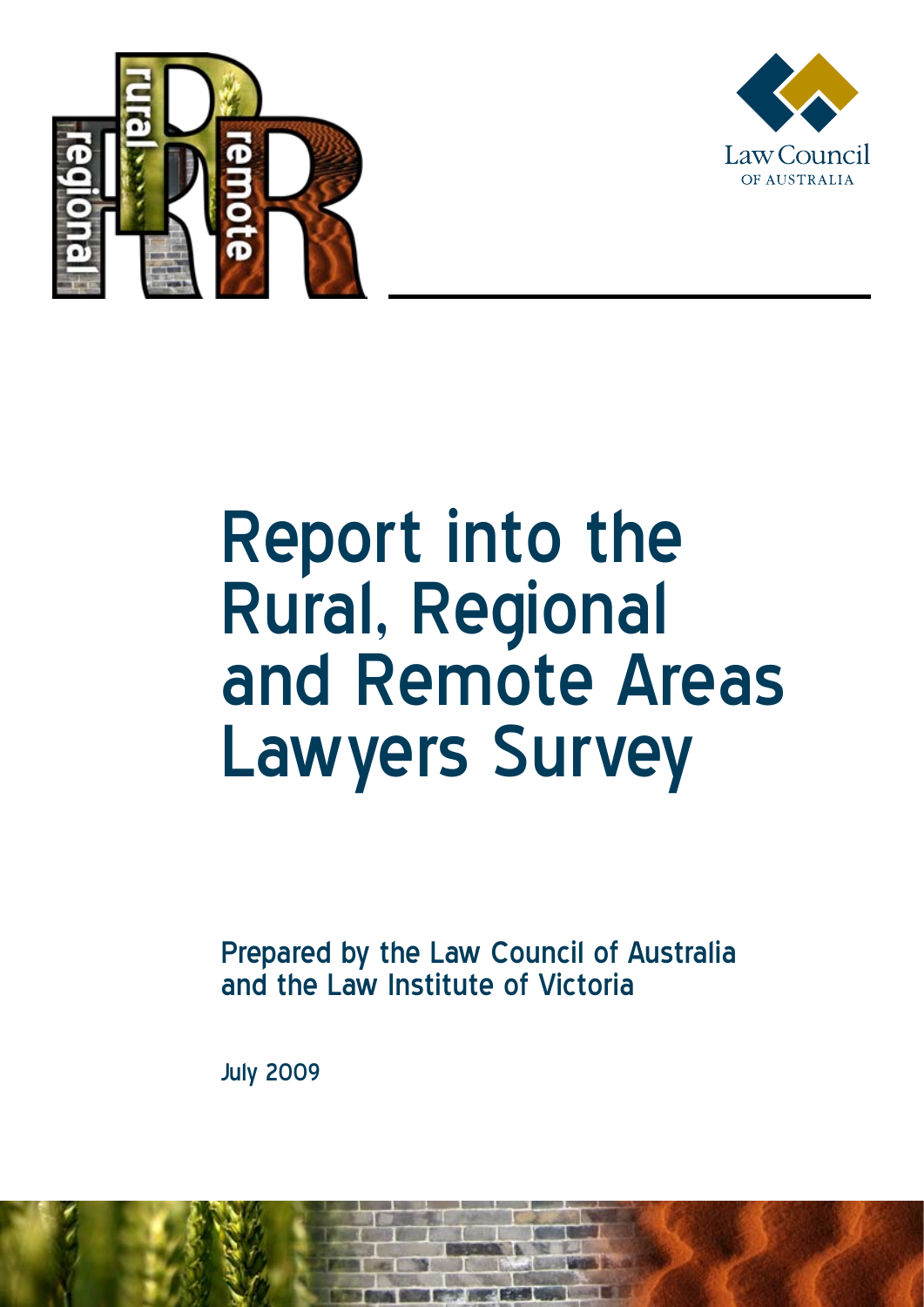

"...country Australia is facing a crisis in the area of access to justice..."

## Executive Summary

## Introduction

The Law Council is concerned that ongoing problems in recruiting and retaining legal practitioners in country Australia is negatively impacting on the ability of individuals residing in rural, regional and remote (RRR) areas to access legal services.

Like many other professional groups, such as doctors and nurses, lawyers in regional areas are experiencing increasing difficulties in attracting and retaining suitable staff. These recruitment problems have a direct effect on the legal sector's ability to service the legal needs of regional communities.

Many law firms and community legal centres are unable to find suitable lawyers to fill vacancies when they arise and are being impeded by the drain of corporate knowledge caused by a constant turnover of staff. There is also evidence to suggest that this situation will deteriorate further in the next five to ten years as a large number of experienced principals retire.

In March 2009, the Law Council coordinated a nationwide survey of legal practitioners in RRR areas. The survey was conducted in order to obtain empirical support for anecdotal evidence which indicates that there is a shortage of legal practitioners in regional areas of Australia. The online survey was sent by the law societies in each state and the Northern Territory to their members working in RRR areas. Practitioners were given four weeks to complete the survey.

The survey elicited strong support from the country legal community with a response rate of 24% (in total 1,185 practitioners completed the survey).

The Law Council gratefully acknowledges the extensive assistance provided by the Law Institute of Victoria in undertaking the survey.

## Main findings

The survey data shows that:

- $\Diamond$  In a time of unprecedented economic crisis, a large number of legal practices in country Australia do not have enough lawyers to service the legal needs of their communities. Overall, 43% of principals surveyed indicated that their practice currently does not have enough lawyers to serve their client base.
- ◊ A large number of legal practitioners, many of whom are sole practitioners, will retire in the next five to ten years. Sole practitioners made up 46% of all responses to the survey. Of this group, 30% have been practising in country areas for more than 21 years and almost 36% of these practitioners do not intend to be practising law in the next five years. Overall, 42% of the legal practitioners who responded to the survey do not intend to practise law in five years time. It is necessary to find skilled practitioners to fill these gaps, or else many legal businesses may close for want of successors.
- ◊ Principals of country firms are extremely worried about the future of the profession in their regions. In particular, the principals who responded to the survey cited succession planning as their biggest concern (71%), followed by concerns about attracting additional lawyers to the firm (58%) and about attracting lawyers to replace departures (51%).